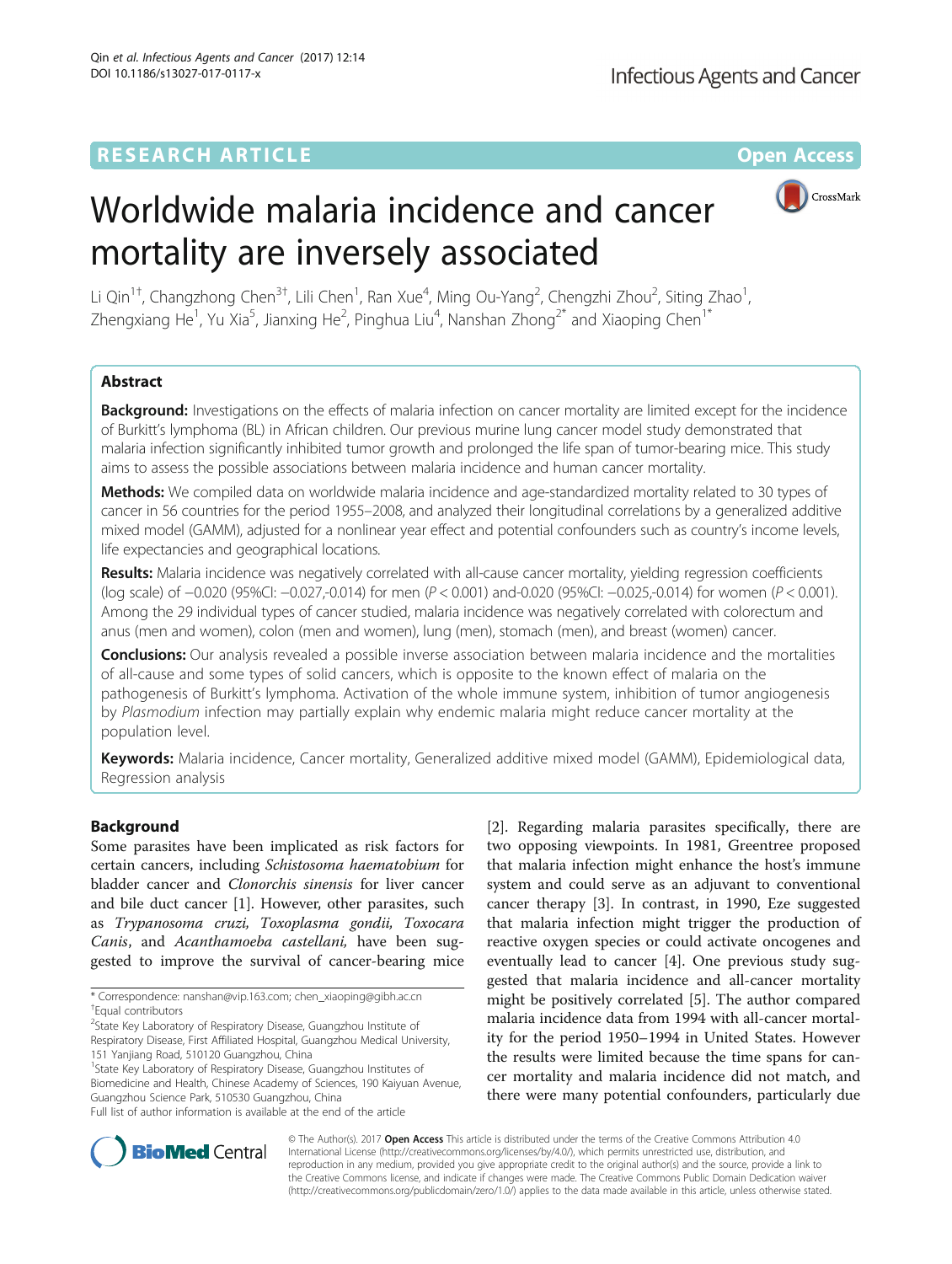to variations in economic development and immigration across the states. In 1994, the entire United States had fewer than 1000 imported cases of malaria, and it is known that immigrants usually target more economically advanced cities. It has been known that a positive correlation exists between malaria infection and the incidence of Burkitt's lymphoma (BL) in African children [\[6](#page-7-0), [7](#page-7-0)]. However, no study has systematically examined the correlation between endemic malaria and the incidences or mortality rates of other cancers.

Some reports using animal models have suggested a link between malaria infection and the incidences or mortality rates of certain cancers. Trager et al. reported that the plasma of malaria-infected chickens could inhibit a chicken Rous I tumor [\[8](#page-7-0)]. Contradictory results have been reported for liver cancer and malaria in rat models [\[9](#page-7-0), [10\]](#page-7-0). We recently demonstrated that malaria infection inhibited tumor growth and metastasis and prolonged the survival of tumor-bearing mice in a murine Lewis lung cancer (LLC) model [\[11](#page-7-0)]. Plasmodium yoelii 17XNL (a benign form of a murine malaria parasite) infection inhibited tumor angiogenesis in mice and induced innate and adaptive antitumor responses in LLC-bearing mice, leading to the induction of antitumor and anti-metastatic activities.

To examine whether such an association also exists in humans, we systematically analyzed malaria and allcause cancer and 29 individual cancer statistical data in 56 countries from WHO publications and databases for the period 1955–2008.

## Methods

## Malaria data

Data regarding malaria cases for the following time periods were collected from the following sources: 1955–1964, WHO Epidemiological and Vital Statistics Report (1966); 1962–1981, WHO World Health Statistics Annual (1983); 1982–1997, WHO Weekly Epidemiological Record (1999); and 1990–2008, WHO 2009 annual report. In the event of a short overlap between two reports, data from the later report were used. We compiled worldwide malaria data from 218 countries for the period 1955–2008. Worldwide population data for 228 countries during the period 1955–2008 were obtained from the International Database of the U.S. Census Bureau [\(http://www.census.gov\)](http://www.census.gov). The malaria incidence was calculated by dividing the number of reported malaria cases by the country's overall population; malaria incidence data were produced for 170 countries in this way.

## Cancer data

Age-standardized mortality data on all-cause cancer and 29 individual types of cancer (1955–2008) from 194

countries were obtained from the WHO cancer mortality database [\(http://www-dep.iarc.fr/WHOdb/WHOdb.htm](http://www-dep.iarc.fr/WHOdb/WHOdb.htm)); the database provides statistics separately for each gender. As shown in Additional file [1:](#page-6-0) Table S1, merging the cancer mortality data (1955–2008) with the malaria incidence data provided combined data for 56 countries. Income information for these 56 countries was obtained from the World Bank database ([http://data.worldbank.org/](http://data.worldbank.org/country) [country](http://data.worldbank.org/country)). Data on life expectancies at birth (both sexes combined) and location data from the 56 countries were obtained from a publication of the Population Division of the United Nations Department of Economic and Social Affairs (World Population Prospects: The 2012 Revision; [http://esa.un.org/wpp/\)](http://esa.un.org/wpp/).

### Epidemiological data analysis

Using longitudinal malaria incidence and cancer mortality data from 56 countries, we examined trends in malaria incidence and all-cause cancer mortality for each country via linear regression. We then applied a generalized additive mixed model (GAMM) to examine the association between malaria incidence and cancer mortality. GAMM has the ability to set a random intercept to fit a wide range of cancer mortality rates among countries, to examine the nonlinear relationship between malaria incidence and cancer mortality, and to adjust for a nonlinear year effect and potential confounders such as country's income levels, life expectancies and geographical locations.

We first examined the distributions of the malaria incidence and cancer mortality rates and then log-transformed the malaria incidence and cancer mortality rates before inputting the rates into the models. All the analyses were performed using Empower software [\(www.empowerstats.](http://www.empowerstats.com) [com,](http://www.empowerstats.com) X&Y solutions, Inc., Boston, MA) and R software ([http://www.R-project.org\)](http://www.R-project.org).

## Results

Of the 56 countries examined, the data integrity was different from country to country. The 56 countries provide average 23-year data, while Venezuela has 50-year data, but both Barbados and Kuwait have only 6-year data. Twenty nine countries provide the data of 1955–1981, 9 countries provide the data of 1982–2008, 18 countries have the data of 1955–2008. Thirty four countries locate in Asia/Africa/Latin America, among them 3 (Egypt, Mauritius and South Africa) in Africa, and 22 in Eruope/ North America/Oceania. Twenty five countries were classified as high-income (high), and 31 were classified as low- and middle-income (low).

We first drew a smooth curve fitting the malaria incidence and the all-cause cancer mortality. The year 1981 was defined as a turning point; in this year, the malaria incidence increased, and the all-cause cancer mortality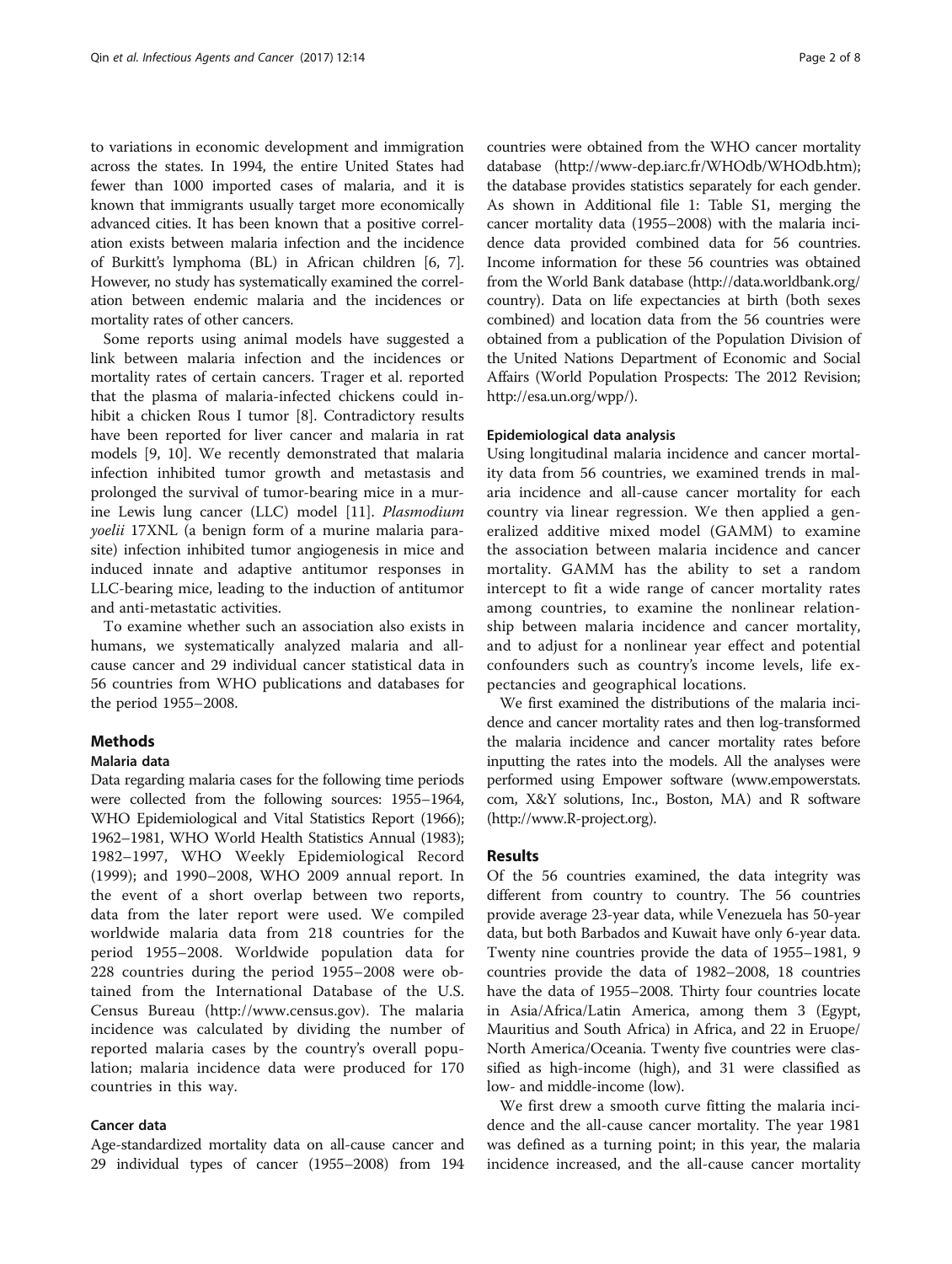decreased significantly. We thus divided the study period into two periods: 1955–1981 and 1982–2008 in the following analysis. In addition, 24 countries showed a significant  $(P \le 0.05)$  increasing trend (up) in malaria incidence, 8 countries showed a significant decreasing trend (down) in malaria incidence, and 24 countries showed a non-significant change over the years (no change). We summarized the malaria incidence and allcause cancer mortality data for the 56 countries from 1955–2008 in Table [1.](#page-3-0)

Spline smoothing by the GAMM showed a linear inverse relationship between malaria incidence and all-cause cancer mortality. A further analysis using the linear term of malaria incidence showed that a 10-fold increase in malaria incidence was associated with a lower log-transformed all-cause cancer mortality (−0.31 [95% CI:-0.37,-0.25], P <0.001, for men and −0.32 [95% CI:-0.37,-0.26], P <0.001, for women; Table [2](#page-4-0)). After adjusting for year, life expectancy at birth, income level, and geographical locations, this negative relationship persisted (regression coefficients: −0.20 [95% CI:-0.27,-0.14], P <0.001, for men and −0.20 [95% CI:- 0.25,-0.14],  $P \le 0.001$ , for women). A stratified analysis showed an inverse relationship between malaria incidence and all-cause cancer mortality regardless of time periods, national income levels, geographical locations, or the malaria incidence trend (Table [2\)](#page-4-0).

We then analyzed 29 individual types of cancer, and found that the inverse relationship between malaria incidence and cancer mortality was significant for colorectum and anus (both men and women), colon (both men and women), lung (men), stomach (men) and breast (women) cancer (Table [3](#page-5-0)). For other individual cancers, the correlation was not as significant as for these cancers. Detailed analyses of other cancer types are given in Additional file [2:](#page-6-0) Table S2.

The epidemiological analysis suggested that an inverse relationship exists between malaria incidence and mortality due to colorectum and anus, colon, lung, breast and stomach cancer; however, no significant correlations were found between malaria incidence and other cancers.

## **Discussion**

In the present study, we utilized WHO cancer and malaria data to conduct longitudinal (1955–2008) analyses to assess the relationship between these diseases. Our analyses indicate that endemic or epidemic malaria may decrease mortality for some solid cancers, including colon cancer both in men and women, lung and stomach cancer in men, and breast cancer in women. Country-specific cancer incidence and mortality are associated with many factors, such as ethnicity, habits, customs, the level of economic development, the level of health care, and the level of cancer diagnosis and

treatment. The geographical distribution of the countries is also a potential confounding factor. Malaria is widely transmitted in Africa, Asia, and Latin America but has a low incidence in industrialized countries. Another potential confounding factor is the effect of time. To reduce the effects of these confounding factors, a GAMM was used to analyze the longitudinal data. A random intercept effect for each country in the GAMM regression analysis was used to accommodate the variations in cancer mortality across different countries. After adjusting for year, life expectancy at birth, national income level, and geographical locations, the inverse relationship between malaria incidence and allcause cancer mortality persisted. Recent studies have demonstrated that some antimalarial drugs, such as artemisinin and chloroquine, have antitumor activities [[12, 13\]](#page-7-0); thus, malaria treatment in endemic areas may affect cancer mortality, as well. However, although artemisinin was only used in clinics after the 1990s [[14, 15\]](#page-7-0), our analysis indicated that the negative relationship between malaria incidence and all-cause cancer mortality existed before the 1990s, during the period 1955–1981. Thus, the clinical use of artemisinin should not be a major confounder. Chloroquine may have been widely used throughout the entire period 1955–2008, but it was used only for shortterm (3-day) treatment of malaria; thus, it is unlikely to have significantly affected cancer mortality. Furthermore, our murine Lewis lung cancer (LLC) model studies have demonstrated that 3-day treatment with a clinically relevant dose of chloroquine does not improve the survival of tumor-bearing mice (data not shown). Therefore, it is less likely that the observed inverse relationship between malaria incidence and cancer mortality was caused by the confounding factors discussed above.

Increased levels of economic development and increased life span typically decrease malaria incidence and increase cancer mortality. Thus, in countries with low levels of malaria and controlled endemic malaria, an inverse relationship between malaria incidence and cancer mortality would be observed merely through a simple analysis. To address this issue, we included a year variable spline smoothing term in the model to control for this time effect. We also conducted simulation analyses to estimate class I errors and the statistical power using data from 8 countries with decreasing malaria incidence. The estimated probability of this finding being due to chance was <0.035, and the power to detect our observed effect (−0.03) was 0.752. We also stratified the countries by trends in malaria incidence (up, down or no change). Negative correlations between malaria incidence and cancer mortality were observed in each stratum. Another potential time effect was the changing population structure over time because aging that relates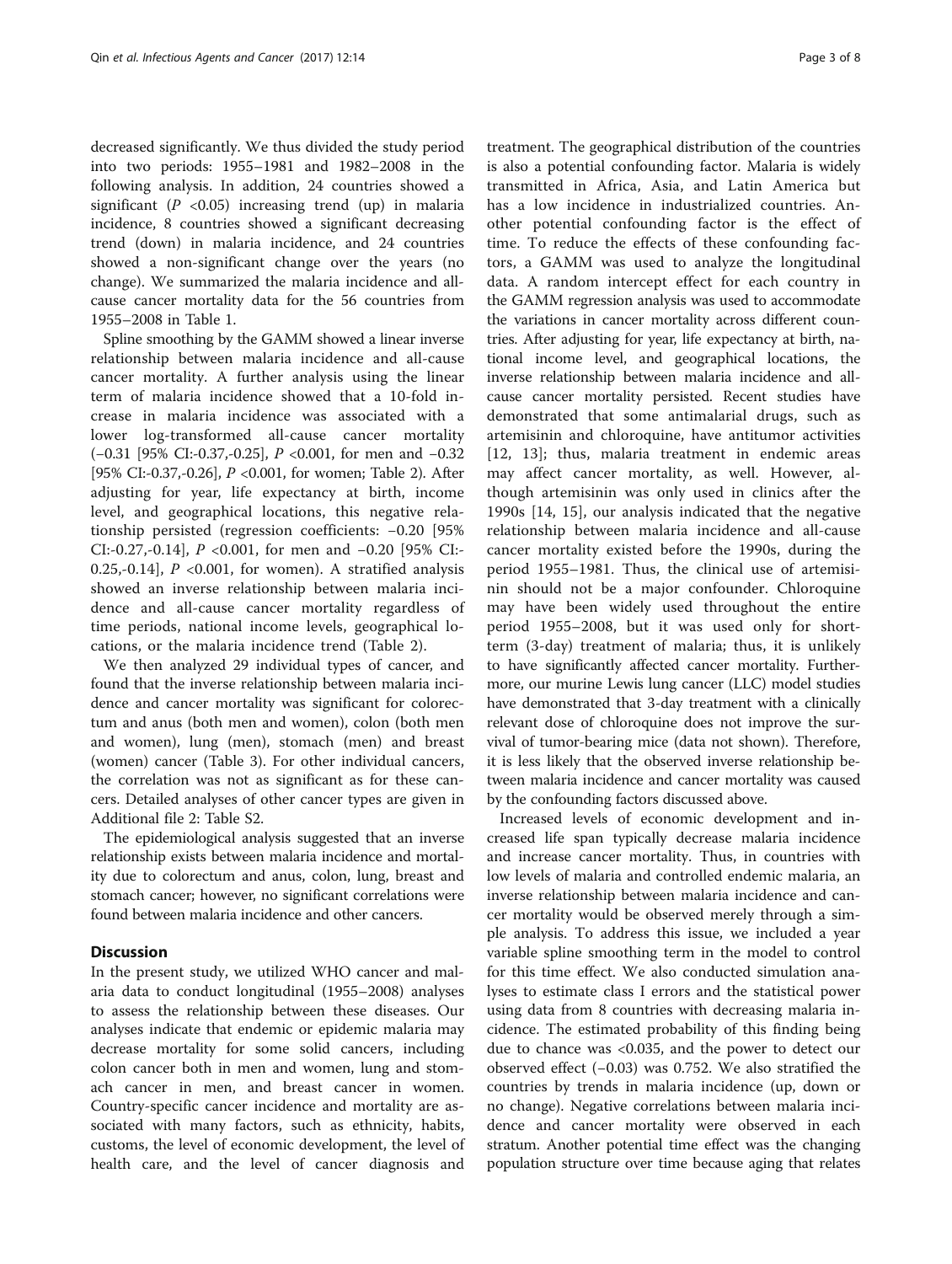<span id="page-3-0"></span>

| <b>Table 1</b> Characteristics of malaria incidence and all-cause cancer mortality in 56 countries |  |
|----------------------------------------------------------------------------------------------------|--|
|----------------------------------------------------------------------------------------------------|--|

| Country            | Period    | N  | Malaria incidence      |                        | All cancers            |           |                         |           |
|--------------------|-----------|----|------------------------|------------------------|------------------------|-----------|-------------------------|-----------|
|                    |           |    |                        |                        | Male<br>Female         |           |                         |           |
|                    |           |    | Median (Min-Max)       | Yr. ratio <sup>a</sup> | Median (Min-Max)       | Yr. ratio | Median (Min-Max)        | Yr. ratio |
| Argentina          | 1966-2008 | 43 | 1.80 (0.26-7.08)       | 0.97                   | 152.62 (132.01-199.59) | 0.99      | 95.59 (86.39-124.56)    | 0.99      |
| Armenia            | 1982-2008 | 22 | 4.84 (0-37.91)         | $1.24*$                | 135.54 (115.84-150.75) | 1.01      | 80.115 (69.29-90.5)     | 1.01      |
| Australia          | 1955-1981 | 27 | 1.29 (0.39-4.30)       | $1.07*$                | 151.21 (128.66-164.78) | 1.01      | 98.43 (95.23-101.73)    | 1.00      |
| Austria            | 1955-1981 | 26 | $0.08$ $(0.01 - 1.24)$ | $1.15*$                | 189.84 (181.83-199.04) | 1.00      | 128.935 (113.45-138.06) | 0.99      |
| Azerbaijan         | 1982-2007 | 22 | 4.7 (0.28-161.40)      | 1.1                    | 116.3 (77.16-149.99)   | 0.98      | 64.825 (47.8-79.77)     | 0.99      |
| Barbados           | 1976-1981 | 6  | $0.60$ $(0.40 - 2.82)$ | 0.75                   | 125.56 (118.13-141.62) | 1.01      | 102.3 (90.87-107)       | 0.98      |
| Belgium            | 1955-1981 | 21 | $0.05(0.01 - 0.60)$    | $1.14*$                | 195.63 (153.64-216.35) | 1.01      | 117.84 (111.95-126.6)   | 1.00      |
| Belize             | 1971-1999 | 21 | 1505.52 (26.4-4696.7)  | $1.15*$                | 58.13 (26.39-147.75)   | 1.02      | 55.69 (36.51-131.28)    | 1.01      |
| Brazil             | 1979-2008 | 28 | 281.77 (124.94-404.38) | 1.01                   | 93.62 (85.36-103.3)    | 1.01      | 67.41 (63.96-72.99001)  | 1.00      |
| Bulgaria           | 1964-1981 | 17 | $0.15(0.05 - 4.74)$    | $1.28*$                | 128.08 (117.99-142.31) | 0.99      | 81.82 (77.03-89.66)     | 0.99      |
| Canada             | 1955-1981 | 24 | $0.03(0 - 2.57)$       | $1.22*$                | 150.21 (134.13-162.86) | 1.01      | 109.23 (104.19-115.47)  | 1.00      |
| Colombia           | 1955-2008 | 39 | 301.58 (81.42-588.20)  | 1.01                   | 96.9 (61.78-103.77)    | 1.01      | 85.15 (71.38-97.2)      | 1.00      |
| Costa Rica         | 1961-2008 | 47 | 34.45 (4.54-279.67)    | 1                      | 103.62 (87.74-124.21)  | 1.00      | 88.79 (65.97-100.72)    | 1.00      |
| Cuba               | 1970-1981 | 12 | 1.29 (0.01-5.90)       | $1.61*$                | 133.21 (123.91-139.03) | 0.99      | 92.24 (85.03-95.82)     | 0.99      |
| Denmark            | 1955-1981 | 26 | $0.33$ $(0.11 - 2.15)$ | $1.09*$                | 165.54 (151.26-181.88) | 1.00      | 135.72 (125.75-145.28)  | 1.00      |
| Dominican Republic | 1970-2005 | 31 | 14.05 (3.15-83.90)     | $\mathbf{1}$           | 42.58 (34.04-61.54)    | 1.01      | 39.33 (34.97-51.95)     | 1.00      |
| Ecuador            | 1977-2008 | 29 | 362.59 (34.07-890.54)  | 0.98                   | 71.42 (55.09-78.69)    | 1.00      | 71.52 (59.06-78.98)     | 1.00      |
| Egypt              | 1955-2008 | 17 | $0.10(0.01 - 474.70)$  | $0.85*$                | 41.35 (22.02-50.13)    | 1.01      | 26.23 (13.32-33.14)     | 1.02      |
| El Salvador        | 1958-2008 | 34 | 147.79 (0.55-1924.15)  | $0.88*$                | 39.99 (21.8-60.4)      | 1.02      | 54.05 (34.52-68.83)     | 1.01      |
| Finland            | 1965-1981 | 15 | $0.09(0.02 - 0.47)$    | $1.16*$                | 184.27 (177.38-195.1)  | 0.99      | 98.47 (94.04-106.99)    | 0.99      |
| France             | 1955-1981 | 24 | $0.04(0-1.03)$         | $1.14*$                | 185.97 (149.46-207.7)  | 1.01      | 100.655 (94.08-106.6)   | 0.99      |
| Georgia            | 1990-2007 | 16 | $0.43$ $(0.02 - 9.25)$ | $1.43*$                | 79.99 (62.51-102.93)   | 1.00      | 52.14 (41.88-66.36)     | 1.00      |
| Greece             | 1961-1981 | 21 | $0.55(0.30-1.77)$      | $0.96*$                | 125.41 (116.45-145.84) | 1.01      | 75.95 (71.89-82.94)     | 1.01      |
| Guatemala          | 1963-2008 | 25 | 445.36 (69.81-1004.5)  | 1.01                   | 67.03 (38.95-78.97)    | 1.02      | 75.595 (50.07-84.01)    | 1.01      |
| Hungary            | 1955-1981 | 27 | $0.06$ $(0.01 - 0.46)$ | 0.98                   | 170.12 (130.85-214.48) | 1.02      | 121.71 (114.18-129.34)  | 1.00      |
| Ireland            | 1955-1981 | 17 | $0.07(0.03 - 0.98)$    | $1.13*$                | 158.37 (128.77-169.4)  | 1.01      | 121.11 (107.84-130.69)  | 1.01      |
| Israel             | 1975-1981 | 7  | $0.48$ $(0.27 - 1.16)$ | $1.24*$                | 131.36 (118.82-137.7)  | 0.99      | 113.88 (107.84-116.67)  | 0.99      |
| Italy              | 1955-1981 | 27 | $0.07(0.01 - 0.43)$    | $1.11*$                | 160.04 (123.09-187.98) | 1.02      | 100.25 (96.73-103.36)   | 1.00      |
| Japan              | 1955-1981 | 27 | $0.03$ $(0.01 - 0.07)$ | 1.03                   | 143.55 (125.39-149.85) | 1.00      | 94.36 (84.6-99.17)      | 0.99      |
| Kuwait             | 1975-1981 | 6  | 11.93 (7.15-16.04)     | $0.88*$                | 94.08 (89.14-142.41)   | 0.95      | 73.56 (56.31-85.91)     | 1.02      |
| Kyrgyzstan         | 1990-2008 | 19 | $0.27(0-54.73)$        | 1.34                   | 103.2 (95.9-139.63)    | 0.98      | 66.97 (62.79-79.04)     | 1.00      |
| Mauritius          | 1961-1989 | 29 | 5.57 (1.26-67.34)      | 1.08                   | 96.93 (72.36-134.73)   | 1.01      | 68.86 (55.38-84.72)     | 0.99      |
| Mexico             | 1969-2008 | 32 | 22.03 (2.14-174.16)    | $0.9*$                 | 73.52 (51.76-76.71)    | 1.01      | 68.87 (64.13-73.67)     | 1.00      |
| New Zealand        | 1955-1981 | 26 | $0.48(0.09-2.23)$      | 1.04                   | 157.77 (134.46-175.78) | 1.01      | 114.795 (108.98-124.02) | 1.00      |
| Nicaragua          | 1973-2008 | 25 | 524.44 (13.95-1679.01) | 0.94                   | 49.55 (15.79-59.14)    | 1.04      | 52.13 (21.9-61.56)      | 1.03      |
| Norway             | 1955-1981 | 21 | $0.08$ $(0.03 - 1.39)$ | $1.15*$                | 134.65 (124.81-145.52) | 1.01      | 101.08 (97.48-110.9)    | 1.00      |
| Panama             | 1955-2008 | 47 | 53.18 (5.81-670.11)    | $0.96*$                | 73.97 (57.86-91.1)     | 1.01      | 66 (55.64-81.41)        | 1.00      |
| Paraguay           | 1988-2008 | 15 | 21.94 (6.34-187.26)    | 0.94                   | 72.11 (66.2-74.86)     | 1.00      | 63.07 (58.71-65.54)     | 1.00      |
| Peru               | 1966-2007 | 30 | 179.07 (16.11-984.90)  | $1.08*$                | 63.9 (40.08-74.8)      | 1.00      | 65.13 (38.9-77.01)      | 1.00      |
| Philippines        | 1988-2008 | 15 | 54.54 (24.62-249.58)   | $0.91*$                | 92.9 (78.82-100.9)     | 1.01      | 65.715 (57.07-71.5)     | 1.01      |
| Poland             | 1959-1981 | 22 | $0.04$ $(0.01 - 0.10)$ | $1.04*$                | 153.43 (103.15-181.65) | 1.02      | 102.625 (81.88-106.09)  | 1.01      |
| Portugal           | 1955-1981 | 27 | 1.38 (0.04-10.35)      | 1.05                   | 121.39 (89.41-133.25)  | 1.01      | 84.4 (75.34-90.29)      | 1.00      |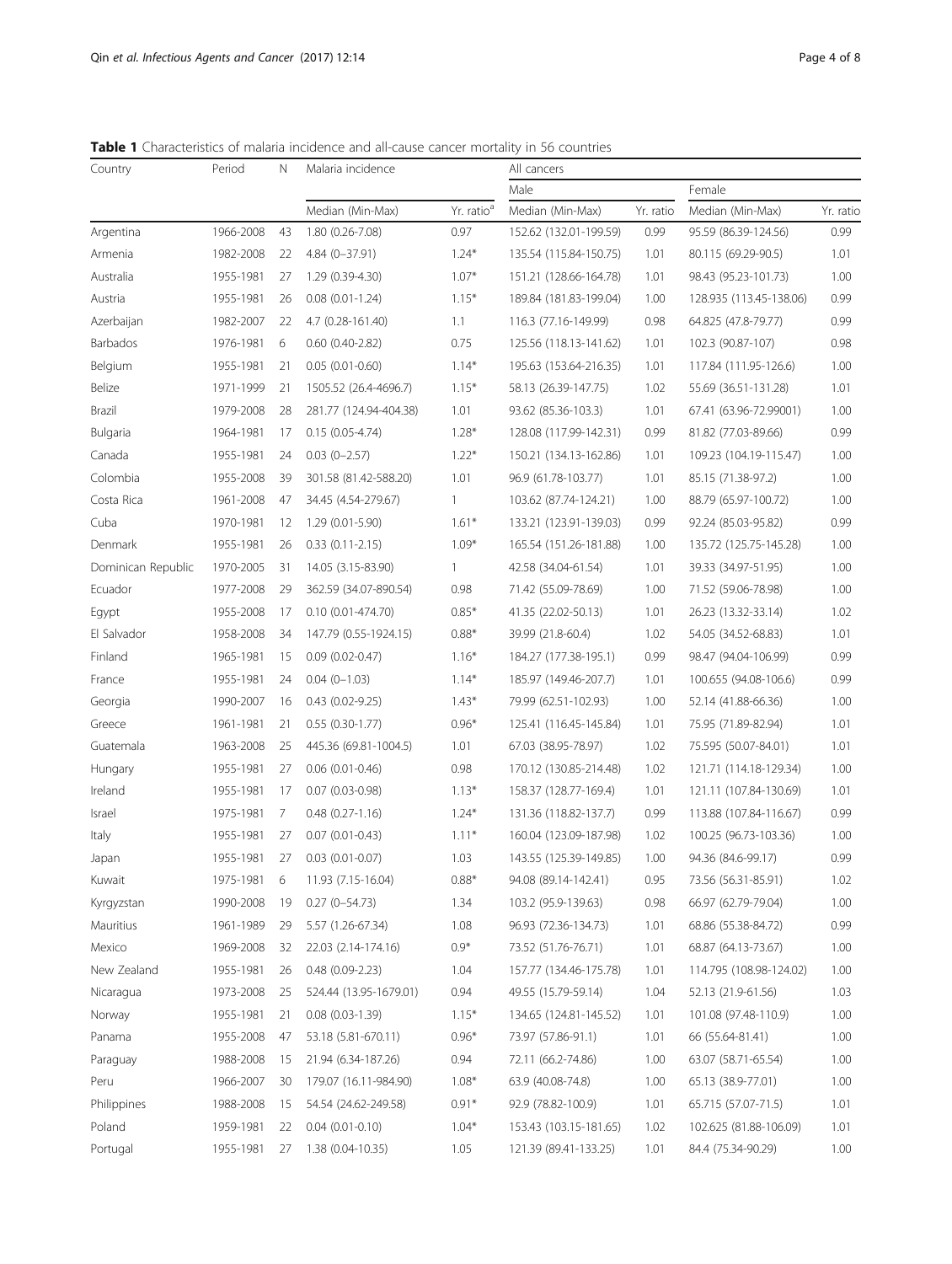<span id="page-4-0"></span>Table 1 Characteristics of malaria incidence and all-cause cancer mortality in 56 countries (Continued)

| Romania             | 1963-1981 | 13 | $0.08(0.02 - 0.10)$       | 1.03    | 127.47 (124.17-131.21) | 1.00 | 86.39 (83.02-98.06)     | 0.99 |
|---------------------|-----------|----|---------------------------|---------|------------------------|------|-------------------------|------|
| Singapore           | 1963-1981 | 19 | 11.53 (7.05-22.80)        | 0.98    | 171.88 (157.07-207.55) | 1.01 | 100.32 (91.53-116.34)   | 1.01 |
| South Africa        | 1988-2008 | 17 | 30.16 (13.08-143.40)      | 0.97    | 136.65 (121.25-145.78) | 0.99 | 84.31 (70.13-87.88)     | 1.01 |
| Spain               | 1955-1981 | 27 | $0.09(0.02 - 8.57)$       | $0.94*$ | 134.17 (105.68-151.66) | 1.01 | 86.23 (79.24001-91.09)  | 1.00 |
| Suriname            | 1971-2008 | 26 | 2058.43 (152.56-14273.09) | $1.12*$ | 69.16 (34.15-95.24)    | 1.00 | 65.26 (26.55-95.75)     | 0.99 |
| Sweden              | 1955-1981 | 27 | $0.30(0.05-1.48)$         | $1.14*$ | 131.41 (117.91-148.03) | 1.01 | 109.24 (101.89-113.42)  | 1.00 |
| Switzerland         | 1955-1981 | 22 | $0.12(0.02 - 2.15)$       | $1.19*$ | 174.17 (169.64-183.12) | 1.00 | 111.08 (102.52-123.75)  | 0.99 |
| Tajikistan          | 1982-2005 | 22 | 75.25 (3.32-4508.57)      | $1.46*$ | 71.17 (52.63-110.44)   | 0.97 | 52.985 (36.33-69.2)     | 0.98 |
| Thailand            | 1959-2006 | 27 | 175.6 (41.84-843.59)      | 0.99    | 58.68 (13.05-89.11)    | 1.04 | 36.42 (10.44-56.02)     | 1.04 |
| Trinidad and Tobago | 1955-1981 | 8  | 20.54 (0.27-213.59)       | 0.8     | 93.44 (83.49-116.19)   | 1.00 | 106.055 (88.44-123.58)  | 0.99 |
| Turkmenistan        | 1990-1998 | 9  | $0.29(0.03 - 3.21)$       | 1.39    | 102.3 (87.32-132.92)   | 0.95 | 66.835 (55.55-81.32)    | 0.96 |
| United Kingdom      | 1962-1981 | 20 | $0.54(0-3.65)$            | $1.41*$ | 186.43 (180.55-189.06) | 1.00 | 120.165 (114.59-123.92) | 1.00 |
| Uruguay             | 1963-1978 | 8  | $0.04(0.03-0.15)$         | 0.95    | 200.58 (192.12-205.04) | 1.00 | 126.605 (119.13-133.04) | 0.99 |
| Venezuela           | 1955-2007 | 50 | 66.1 (7.5-249.34)         | $1.04*$ | 98.74 (89.01-113.05)   | 1.00 | 94.185 (77.43-141.76)   | 0.99 |

Notes: <sup>a</sup>Yr. ratio: annual change ratio calculated as 10^β, where β is the regression coefficient of the annual log-transformed malaria incidence or cancer mortalities.  $*P < 0.05$ 

to cancer mortality may also relate to malaria incidence. To address this issue, we stratified the years into two segments, 1955–1981 and 1982–2008, to narrow the aging effect. Negative correlations between malaria incidence and cancer mortality were still observed during each time period.

There are three limitations to the present study. First, cancer mortality and malaria incidence data were obtained from WHO publications and databases. Different countries may use different reporting criteria for the malaria incidence data. In addition, we were unable to obtain age-standardized malaria incidence data from existing databases. For cancer mortality, although the data were age-standardized for the countries studied, medical care and cancer reporting systems varied across countries and may have changed over time; these factors may affect the comparability of cancer mortality data between countries and years. Although our analysis using the GAMM approach maximally accommodated the limitations of existing data by primarily examining

Table 2 Regression analysis of the relationship between all-cancer mortality and malaria incidence, 1955–2008

| Model                        | Male                              | Female                            |
|------------------------------|-----------------------------------|-----------------------------------|
| Basic model                  | $-0.31$ ( $-0.37$ , $-0.25$ ) *** | $-0.32$ (-0.37, -0.26) ***        |
| Adjusted model               | $-0.20$ ( $-0.27$ , $-0.14$ ) *** | $-0.20$ ( $-0.26$ , $-0.14$ ) *** |
| Period                       |                                   |                                   |
| 1955-1981                    | $-0.11$ ( $-0.16$ , $-0.05$ ) *** | $-0.05$ ( $-0.10$ , 0.00) **      |
| 1982-2008                    | $-0.24$ ( $-0.34$ , $-0.15$ ) *** | $-0.11$ ( $-0.19$ , $-0.03$ ) **  |
| Income                       |                                   |                                   |
| Low                          | $-0.28$ ( $-0.37$ , $-0.18$ ) *** | $-0.25$ ( $-0.34$ , $-0.16$ ) *** |
| High                         | $-0.11$ ( $-0.15$ , $-0.06$ ) *** | $-0.07$ (-0.11, -0.03) ***        |
| Geographical location        |                                   |                                   |
| Asia/Africa/Latin America    | $-0.27$ ( $-0.36$ , $-0.18$ ) *** | $-0.24$ ( $-0.33$ , $-0.16$ ) *** |
| Europe/North America/Oceania | $-0.16$ ( $-0.20$ , $-0.12$ ) *** | $-0.10$ ( $-0.13$ , $-0.06$ ) *** |
| Malaria incidence trend      |                                   |                                   |
| Down                         | $-0.20$ ( $-0.31$ , $-0.08$ ) *** | $-0.25$ ( $-0.36$ , $-0.13$ ) *** |
| No change                    | $-0.13$ ( $-0.26$ , 0.00) *       | $-0.06$ $(-0.18, 0.06)$           |
| Up                           | $-0.21$ ( $-0.32$ , $-0.10$ ) *** | $-0.03$ $(-0.12, 0.07)$           |

Notes

1. Both malaria incidence and cancer mortality data were log transformed. The results shown are 10 times the regression coefficients and 95%

confidence intervals

2. The basic model was adjusted for year; the adjusted model was adjusted for year, life expectancy at birth, national income level and geographical location 3. \*\*\*P <0.001; \*\*P <0.01; \*P <0.05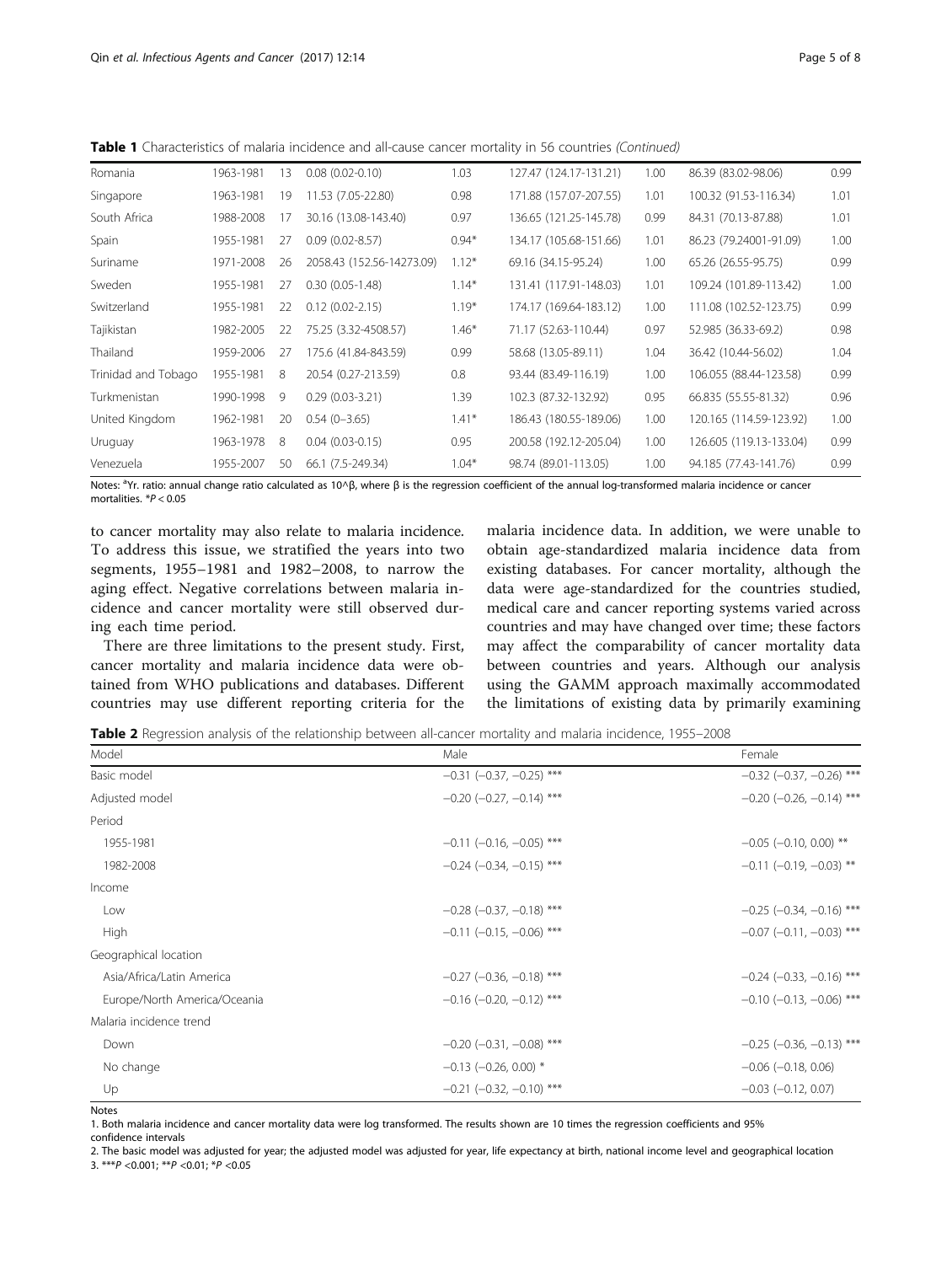| Cancer                 | Basic model                       | Adjusted model                    | Period                            |                                   |  |  |
|------------------------|-----------------------------------|-----------------------------------|-----------------------------------|-----------------------------------|--|--|
|                        |                                   |                                   | 1955-1981                         | 1982-2008                         |  |  |
| Colon                  |                                   |                                   |                                   |                                   |  |  |
| Male                   | $-0.72$ (-0.87, -0.56) ***        | $-0.52$ ( $-0.68$ , $-0.36$ ) *** | $-0.31$ ( $-0.48$ , $-0.14$ ) *** | $-0.59$ ( $-0.81$ , $-0.38$ ) *** |  |  |
| Female                 | $-0.87$ (-1.02, -0.72) ***        | $-0.63$ (-0.78, -0.48) ***        | $-0.39$ ( $-0.54$ , $-0.24$ ) *** | $-0.64$ (-0.86, -0.43) ***        |  |  |
| Colon, rectum and anus |                                   |                                   |                                   |                                   |  |  |
| Male                   | $-0.51$ ( $-0.62$ , $-0.41$ ) *** | $-0.37$ ( $-0.47$ , $-0.26$ ) *** | $-0.25$ ( $-0.37$ , $-0.13$ ) *** | $-0.41$ ( $-0.58$ , $-0.25$ ) *** |  |  |
| Female                 | $-0.58$ ( $-0.68$ , $-0.48$ ) *** | $-0.42$ ( $-0.52$ , $-0.32$ ) *** | $-0.34$ ( $-0.46$ , $-0.22$ ) *** | $-0.45$ ( $-0.60$ , $-0.29$ ) *** |  |  |
| Lung                   |                                   |                                   |                                   |                                   |  |  |
| Male                   | $-0.36$ ( $-0.46$ , $-0.25$ ) *** | $-0.20$ ( $-0.32$ , $-0.09$ ) *** | $-0.24$ ( $-0.35$ , $-0.12$ ) *** | $-0.54$ ( $-0.71$ , $-0.37$ ) *** |  |  |
| Breast                 |                                   |                                   |                                   |                                   |  |  |
| Female                 | $-0.46$ ( $-0.56$ , $-0.37$ ) *** | $-0.30$ ( $-0.40$ , $-0.20$ ) *** | $-0.20$ ( $-0.29$ , $-0.10$ ) *** | $-0.32$ ( $-0.45$ , $-0.19$ ) *** |  |  |
| Stomach                |                                   |                                   |                                   |                                   |  |  |
| Male                   | $-0.66$ ( $-0.76$ , $-0.55$ ) *** | $-0.39$ ( $-0.50$ , $-0.28$ ) *** | $-0.31$ ( $-0.40$ , $-0.21$ ) *** | $-0.23$ ( $-0.37$ , $-0.08$ ) *** |  |  |

<span id="page-5-0"></span>Table 3 Regression analysis of the relationship between mortality rates associated with 5 individual types of cancer and malaria incidence, 1955–2008

Notes

1. Both malaria incidence and cancer mortality data were log transformed. The results are 10 times the regression coefficients and the 95% confidence intervals

2. The basic model was adjusted for year; the adjusted model was adjusted for year, life expectancy at birth, national income level and geographical location  $3.***P < 0.001$ 

trends over time within each country instead of across countries, such limitations could not be completely eliminated by our data analysis. Second, we do not have other countries' data, especially the data from malaria high endemic countries in Africa. Therefore the impact of endemic malaria on cancer mortality in our analysis may mainly reflect vivax malaria that prevails outside Africa, not falcipuram malaria that prevails in Africa, even though all four species of human malaria parasite (Plasmodium vivax, falcipuram, ovale and malariae) contain pathogen-associated molecular patterns (PAMPs [[16\]](#page-7-0)) that can trigger the antitumor immune response (see below). Third, the positive relationship between the incidence of Burkitt's lymphoma in African children and falciparum malaria has been well established, because this malaria causes a prolonged expansion of B cell in the germinal centers and therefore provides more time for DNA damage and MYC oncogene translocation that ultimately leads to Burkitts lymphoma [\[17](#page-7-0)], but we were unable to obtain mortality or incidence data for this tumor from WHO publications or databases. Thus, our analysis model lacks information that could be used to establish a positive relationship between malaria incidence and cancer mortality; such information would be important for validating our model further.

Malaria infection may serve to enhance immune surveillance mechanisms against some types of solid cancers. During the course of malaria, Plasmodium PAMPs [[16\]](#page-7-0) as danger signals are detected by the host immune cells' sensors called pattern recognition receptors (PRRs) which include the toll-like receptors (TLRs) [\[18\]](#page-7-0) at the membrane of endosomes or on the cell surface, RIG-I- like receptors (RLRs) [\[19](#page-7-0)] and NOD-like receptors (NLRs) [[20\]](#page-7-0) localized in cytoplasm. The Plasmodium PAMPs include the known glycosylphosphatidylinositol anchors (GPI anchors) [\[21\]](#page-7-0), haemozoin [\[22\]](#page-7-0) and immunostimulatory nucleic acid motifs [[23\]](#page-7-0) and other unknown molecules [\[24\]](#page-7-0). The PRRs activated by Plasmodium PAMPs trigger distinct transcriptional programs and stimulate multiple downstream pathways to induce systemic immune responses [[25\]](#page-7-0), including release of pro-inflammatory and Th1-type cytokines such as TNF-α, IL-1β, IL-2, IL-6, IL-12, type I and type II IFNs [\[25](#page-7-0), [26](#page-7-0)], activation of NK cells, NKT cells,  $γ/δ$  T cells, macrophages and dendritic cells (DCs), afterwards activation of CD4+ and CD8+ T cells [\[26, 27\]](#page-7-0) that counteract the tumor immune-suppressive microenvironment that contains TGF-β, IL-10, regulatory T cells (Tregs) and myeloid-derived suppressive cells (MDSCs) [[28, 29\]](#page-7-0), then turn the immune-suppressive milieu to immune-supportive milieu, finally may transform the tumor into an effective tumor vaccine [\[30](#page-7-0), [31](#page-7-0)]. On the other hand, malaria damage-associate molecular patterns (DAMPs), such as the known intrinsic uric acid, microvesicles and haem [[31](#page-7-0)–[33\]](#page-7-0) also induce similar immune activity. Indeed, our previous study demonstrated that blood-stage malaria exhibits anti-tumor effects by inducing a potent anti-tumor innate immune response, including the secretion of IFN-γ and TNF-α and the activation of NK cells. Our murine lung cancer model studies also demonstrated that malaria infection induced adaptive anti-tumor immunity by increasing tumor-specific T-cell proliferation and the cytolytic activity of  $CD8<sup>+</sup>$  T cells and increased the infiltration of these cells into tumor tissues. In these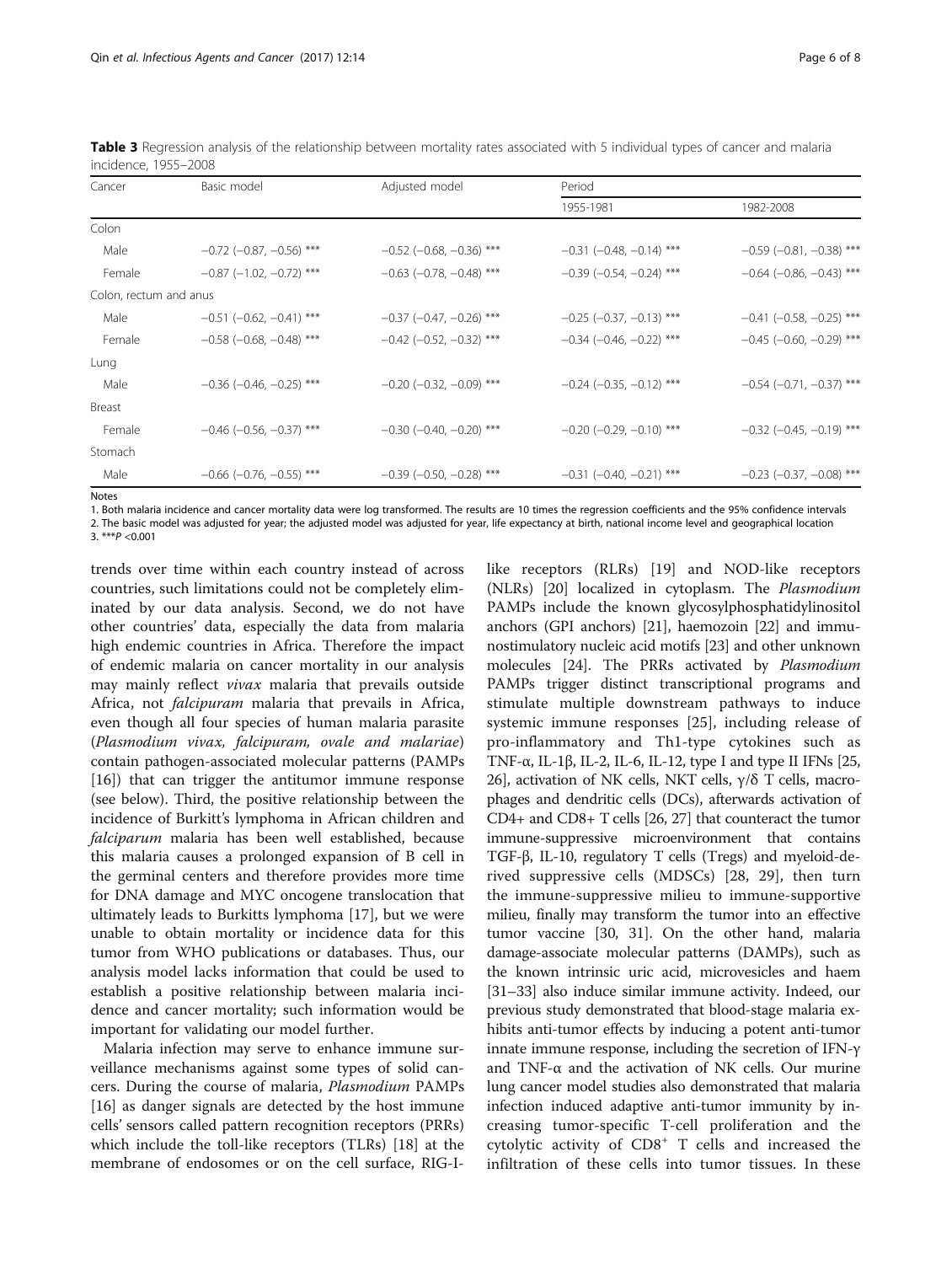<span id="page-6-0"></span>studies, we found that in approximately 10% of lung cancer (LLC)-bearing mice infected with malaria parasite, the tumor regressed and did not regrow when the mice were re-inoculated with the same cancer cells, most likely because of the long-term memory of specific antitumor cellular immunity [\[11](#page-7-0)]. Study by Deng XF and colleagues demonstrated that attenuated liver-stage Plasmodium inoculation induced antitumor innate immune response, including secretion of TNFα, IL-6/12 and IFN-γ and antitumor adaptive immunity with increasing cytolytic activity of CD8+ T cells [[34\]](#page-7-0). Our unpublished data suggest that blood-stage Plasmodium infection significantly decreases the numbers of MDSCs in breast cancer (4 T1)-bearing mice or Tregs in lung cancer (LLC)-bearing mice. In addition, our previous study indicated that malaria infection significantly inhibited tumor angiogenesis in mice [[11\]](#page-7-0). A review by Hobohm [\[35](#page-7-0)] suggested that the fever induced by malaria infection may cause an increase in tumor cell death. Based on our previous study and our unpublished data, parasitemia is required to effectively inhibit tumor growth. However, in mice, Plasmodium infection causes only a shortterm infection without fever. Repeated Plasmodium infection is difficult to observe in murine models [[36\]](#page-7-0). In humans lacking effective antimalarial treatment, Plasmodium infection can cause long-term parasitemia that is accompanied by a high fever in the acute phase, and this syndrome can recur many times throughout the life span [\[37\]](#page-7-0). Therefore, a naturally acquired Plasmodium infection by mosquito bite would produce liver-stage and blood-stage malaria that sequentially stimulate the immune systems to turn the tumor into the effective tumor vaccine, in combination with fever during the acute phase and the inhibition of tumor angiogenesis. In medical literature, febrile infection was linked to spontaneous regression of tumor [[38](#page-7-0)], and malaria is a typical febrile infection. Other pathogen infections may have similar impact on cancer mortality or morbidity [[39](#page-7-0), [40](#page-7-0)], due to a similar mechanism of PAMPs-triggered antitumor immunity [[41](#page-7-0)], but malaria parasite may be more significant than other pathogens, because malaria contains two stages (liver and blood) of infection, manifests typical high fever paroxysms during acute phase and may last longer period if not treated with effective antimalarial drugs. In addition, malaria is a well-documentary infectious disease in WHO databases and publications partially due to easily to be diagnosed by fever paroxysm and a simple blood smear test. Other pathogen infections lack well-documentary data in WHO databases or publications for analysis. In summary, some or all of these above mentioned factors and mechanisms may explain why endemic malaria might reduce cancer mortality at the population level.

## Conclusion

We report an inverse association between malaria incidence and the mortality rates of all-cause and several types of solid cancers. However, because this study is a descriptive retrospective analysis, we are unable to draw a causal relationship between malaria and the mortality rates of some cancers. More well-defined prospective epidemiological studies are required to confirm this relationship. We recommend that public health officials in the WHO and in individual countries coordinate malaria control programs and cancer epidemiological studies in the future. In addition, more comprehensive mechanistic studies should be conducted.

## Additional files

[Additional file 1: Table S1.](dx.doi.org/10.1186/s13027-017-0117-x) Combined data of cancer mortality data (1955–2008) with the malaria incidence data for 56 countries. (XLS 1007 kb)

[Additional file 2: Table S2.](dx.doi.org/10.1186/s13027-017-0117-x) Regression analysis of Malaria incidence and other individual cancer mortality. (XLS 55 kb)

#### **Abbreviations**

BL: Burkitt's lymphoma; CI: Coefficience interval; CSA: Chondroitine Sulfate A.; DCs: Dendritic cells; GAMM: Generalized additive mixed model; GPI: Glycosylphosphatidylinositol anchors; LLC: Lewis lung cancer; MDSCs: Myeloid-derived suppressive cells; NLRs: NOD-like receptors; PAMPs: Pathogen-associated molecular patterns; Pf: Plasmodium falciparum; PRRs: Pattern recognition receptors; RLRs: RIG-I-like receptors; TLRs: Toll-like receptors; Tregs: regulatory T cells; WHO: World Health Organization

#### Acknowledgments

We are grateful to Dr. Hongbing Tang, Professor Nan Hong and Miss Wanwan Xu for their help with preparing the data and performing statistical analyses. Special thanks are given to the Malaria Research and Reference Reagent Resource Center (MR4) for providing the non-lethal P. yoelii 17XNL strain. P Liu thanks Boston University for sabbatical leave and support to conduct collaborative malaria research in X Chen's laboratory.

#### Funding

This study was supported by Natural Science Foundation of China (NSFC) (No. 81673003, 31570925,81372451, 31501046), the Guangzhou Municipal Funds of Science and Technology (No.2014Y2-00076, 201504010016), and the National High Technology Research and Development Program (No.2014AA020544).

#### Authors' contributions

L Qin, X Chen, N Zhong, and C Chen conceived and designed the research. L Qin, C Chen, L Chen, and R Xue analyzed the data. C Chen, Y Xia, Z He, M Ou-yang, J He, S Zhao and C Zhou contributed materials/analysis tools. L Qin, C Chen, P Liu, and X Chen wrote the paper. All authors read and approved the final manuscript.

#### Authors' information

L Qin, X Chen, and S Zhao are faculty from State Key Laboratory of Respiratory Disease, Guangzhou Institutes of Biomedicine and Health, Chinese Academy of Sciences, Guangzhou, China. L Chen and Z He are PhD student of Guangzhou Institutes of Biomedicine and Health, Chinese Academy of Sciences, Guangzhou, China. C Chen is faculty of Channing Laboratory, Brigham and Women's Hospital, Boston, USA. N Zhong, M Ou-yang, C Zhou and J He are the faculty from State Key Laboratory of Respiratory Disease, First Affiliated Hospital, Guangzhou Medical University, Guangzhou, China. P Liu is faculty of Chemistry Department, Boston University, Boston, USA. R Xue is master student of Boston University, Boston, USA. Y Xia is faculty of Department of Bioengineering, McGill University, Montreal, Canada.